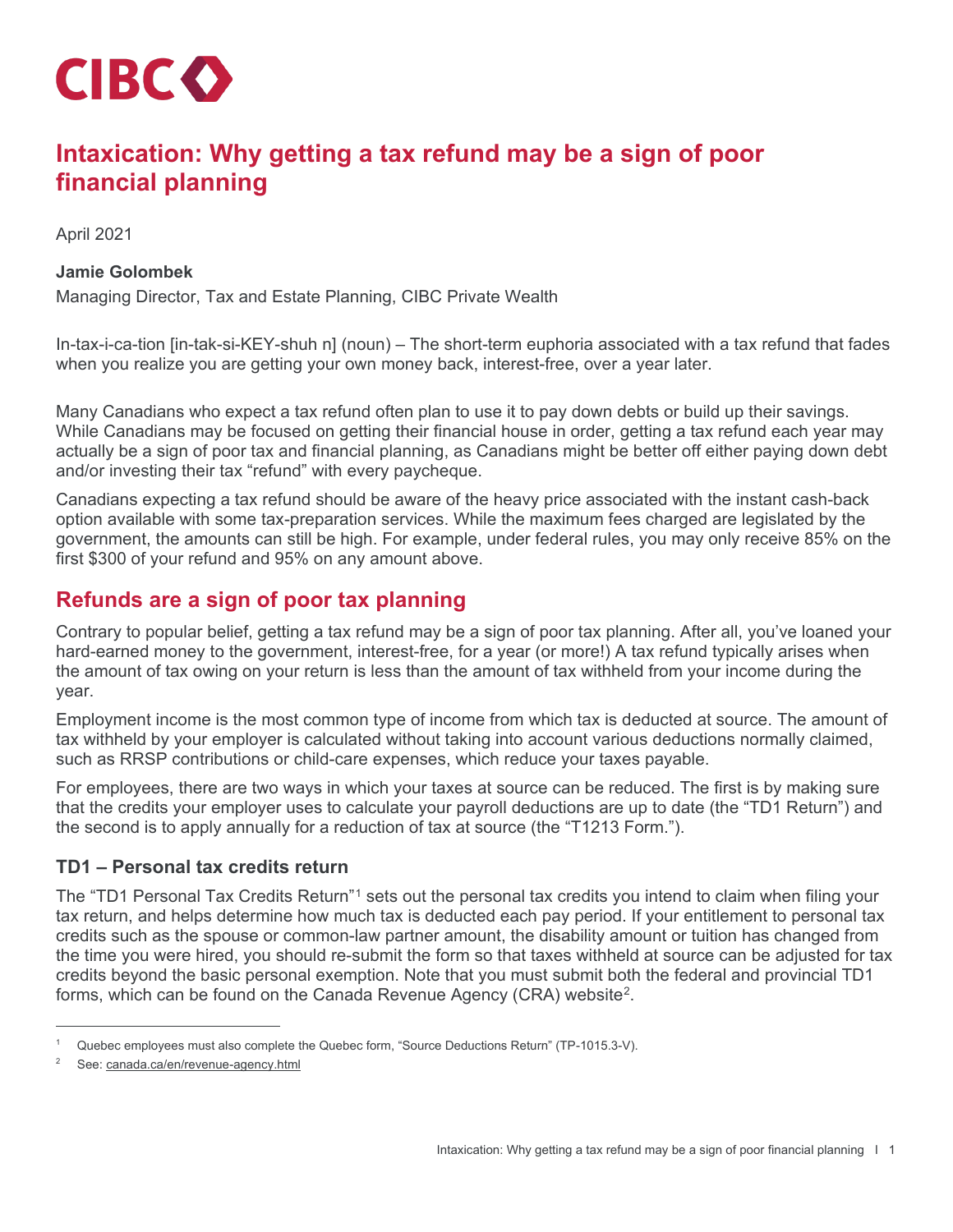Commissioned employees who are able to claim expenses may complete the "TD1X, Statement of Commission Income and Expenses for Payroll Tax Deductions"[3](#page-1-0) so that their expenses can be taken into consideration in the calculation of the income taxes deducted from their commission income. These forms (both federal and provincial) should be reviewed and, where appropriate, refiled annually to reduce taxes withheld at source.

### **Form T1213 – "Request to reduce tax deductions at source"**

It's possible to get your taxes reduced throughout the year, on every paycheque, instead of waiting until your return is filed the following spring to get a refund. To apply, you simply complete CRA's one-page form, T1213 "Request to Reduce Tax Deductions at Source"[4.](#page-1-1) On this form, you indicate the various deductions or credits that, if not taken into account, would otherwise result in a tax refund for the year.

This form is then sent to your local CRA tax services office for approval. Once approved, the CRA will send you a letter of authority, which must be given to your employer who can then reduce tax at source.

Let's review an example of how the monthly reduction of tax at source can boost your savings by directly investing in a Tax Free Savings Account (TFSA).

### **Example – Savings in a TFSA (monthly)**

Kareem will earn \$72,000 in 2021 and plans to contribute \$9,000 to his RRSP. Based on 2021 Ontario tax rates, he would be eligible for a reduced tax withholding of about \$222 per month.

If this \$222 monthly savings is automatically redirected from Kareem's paycheque into a regular investment program in his Tax Free Saving Account (TFSA), he won't miss the money on a monthly basis because his net pay will remain constant. The automatic savings means he will have accumulated \$2,664 over the year and by saving it monthly, he may be less tempted to spend it versus if he received it as a single lump sum refund the next year.

Over a working career of 30 years, at a 5% annual compounded growth rate in a balanced portfolio, Kareem's TFSA could grow to nearly \$185,000, representing approximately \$105,000 in tax-free growth on the monthly contributions.

### **What is your number one priority for your refund?**

If you do end up getting a refund, let's take a look at some examples of how a tax refund might be used. Debt repayment and investing seem to be Canadians' top priorities.

#### **Example 1 – Pay down debt**

Lisa and Harvey just took out a mortgage of \$300,000 at 3%, compounded semi-annually, with a 25-year amortization. If they were to contribute their annual combined tax refunds of \$5,000 to make an extra payment on their mortgage each year, their mortgage would be paid off 8 years sooner and the couple would save over \$42,000 in interest over the 2[5](#page-1-2) year mortgage.<sup>5</sup>

### **Example 2 – Fund a Registered Education Savings Plan (RESP)**

Jacques and Jeanne have two kids, and Jacques, who is in a 40% tax bracket, contributes \$12,500 to his RRSP annually, resulting in a tax refund of \$5,000. By contributing his tax refund to an RESP established for both of their kids, the RESP will receive the matching Canada Education Savings Grants (CESG) of 20%, or an additional \$1,000. If this is repeated for the next 12 years and the funds are invested in a balanced portfolio with a 5% return, the RESP will be worth over \$100,000.

<span id="page-1-0"></span><sup>3</sup> Quebec employees must also complete the Quebec form, "Statement of Commissions and Expenses for Source Deduction Purposes" (TP-1015.R.13.1-V)

<span id="page-1-1"></span>Quebec residents must also complete Québec Form "Application for a Reduction in Source Deductions of Income Tax" (TP-1016-V).

<span id="page-1-2"></span><sup>5</sup> Calculated using CIBC's online mortgage payment calculator, which is available online at [cibc.com/en/personal](https://www.cibc.com/en/personal-banking/mortgages/calculators/payment-calculator.html)[banking/mortgages/calculators/payment-calculator.html.](https://www.cibc.com/en/personal-banking/mortgages/calculators/payment-calculator.html)